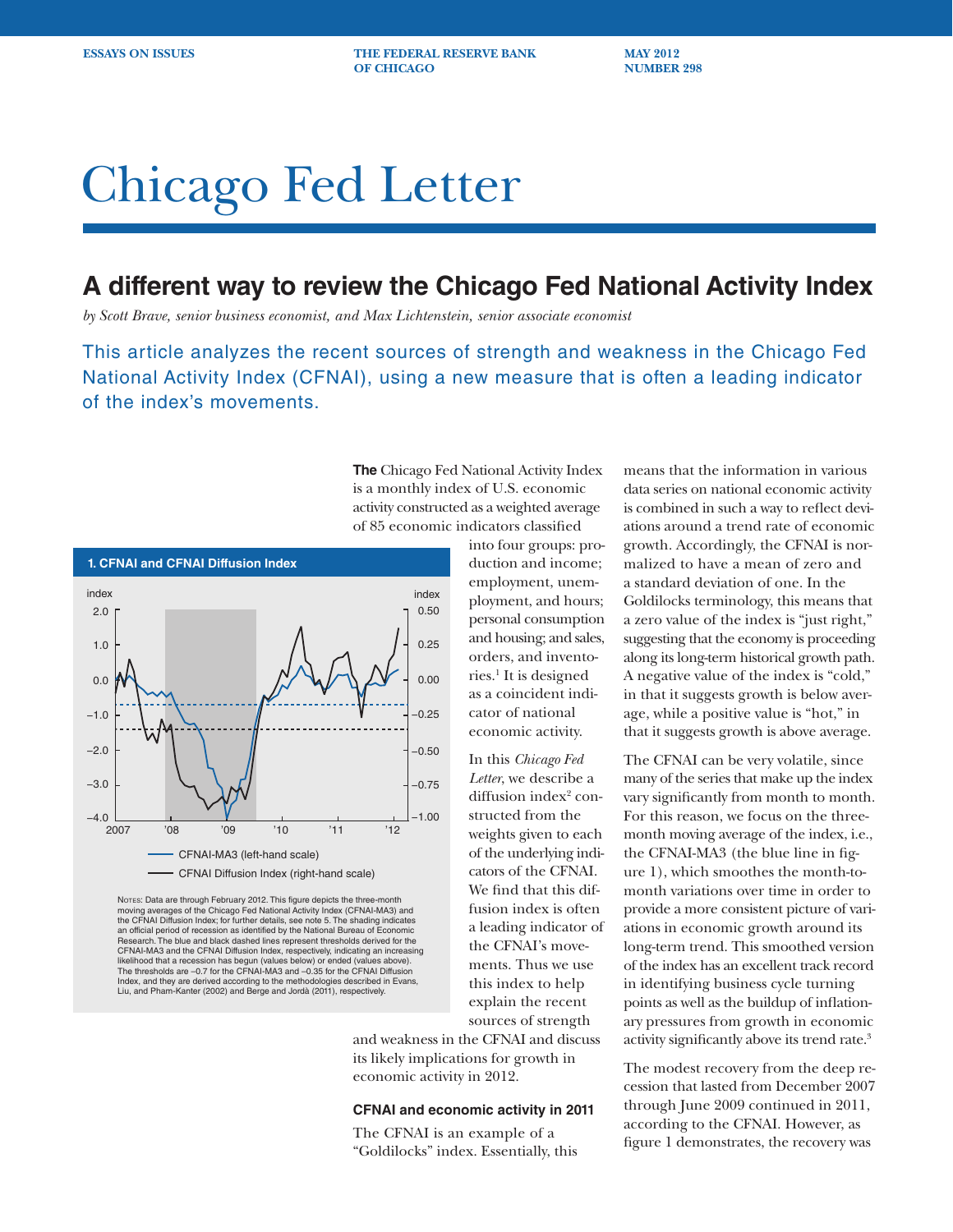

Notes: Data are through February 2012. This figure depicts the contributions of each of the four broad categories of indicators that make up the Chicago Fed National Activity Index (CFNAI) shown as three-month moving averages.

not without considerable volatility. The CFNAI-MA3 began last year indicating economic growth slightly above its longrun trend, and maintained this position throughout the first quarter of 2011. The second quarter saw steep declines in the index as it plummeted to its lowest level since late 2009, although it remained above the threshold  $(-0.7)$ historically indicating the economy has entered a recession. The CFNAI-MA3 then gradually improved during the third and fourth quarters, ending 2011 just above its long-run trend.

The production and income category drove much of the movement in the CFNAI over the course of 2011 (see figure 2). This category's contribution was strongly positive during the first quarter, but dropped steeply in April and was largely neutral over the second quarter. It then rebounded during the summer months and by year's end had returned to its March 2011 level. These movements largely reflected the dynamics of manufacturing industrial production and capacity utilization<sup>4</sup>—which suffered early in the year from the supply chain disruptions associated with Japan's natural disasters in March, but had rebounded by year's end.

The employment, unemployment, and hours category also contributed to the volatility in the CFNAI over the course of 2011. During the first quarter's strong showing, the support came largely from above-average gains in payroll employment. But after April, job gains slowed considerably and initial claims for unemployment insurance (UI) rose as well. The result was a drop in this category's contribution to the CFNAI to just below zero by the end of the second quarter. By the end of the third quarter, however, job gains had begun to climb steadily; such gains combined with a declining unemployment rate and decreasing initial UI claims had raised this category's contribution above zero through the end of the year.

The contribution of the sales, orders, and inventories category to the CFNAI throughout 2011 largely mirrored that of the production and income category.

In contrast, the final category, personal consumption and housing, continued to make strong negative contributions to the CFNAI for the fourth consecutive year. This category did, however, experience a slight upward trend from May 2011 through the end of last year based on improving housing starts and permits numbers that, with the exception of August, were above 600,000 annualized units per month.

## **Looking ahead through 2012**

The movements of the CFNAI in early 2012 suggest that growth in economic activity continues to edge further above its long-run trend. Given the unevenness of the recovery to date, it is worthwhile to reexamine the current sources of strength and weakness in the CFNAI and compare them with the developments of the past two years. To summarize this information, we have developed a new metric based on the magnitude of the weight given to each of the underlying indicators in the CFNAI. The construction of this "CFNAI Diffusion Index" is detailed in the accompanying note, and the new measure is also plotted in figure  $1<sup>5</sup>$ 

We track the general trend in improvement and deterioration in the underlying indicators of the CFNAI by tracing the movements of the CFNAI Diffusion Index between –1 and +1. If all of the underlying indicators in a given month are below their long-run averages, this index will equal –1; and if all of the indicators are above their long-run averages, it will equal +1. This is useful in that we can observe the momentum of the CFNAI as its underlying indicators shift above and below their long-run averages over time.

The CFNAI Diffusion Index's usefulness as a leading indicator of the CFNAI's movements can be seen in figure 1. After dipping into recessionary territory in late 2007, the CFNAI Diffusion Index bottomed out at –0.92 in September 2008—four months before the CFNAI-MA3 reached its lowest point of the most recent recession. After signaling a recovery was under way in mid-2009 (one month ahead of the CFNAI-MA3), the CFNAI Diffusion Index has been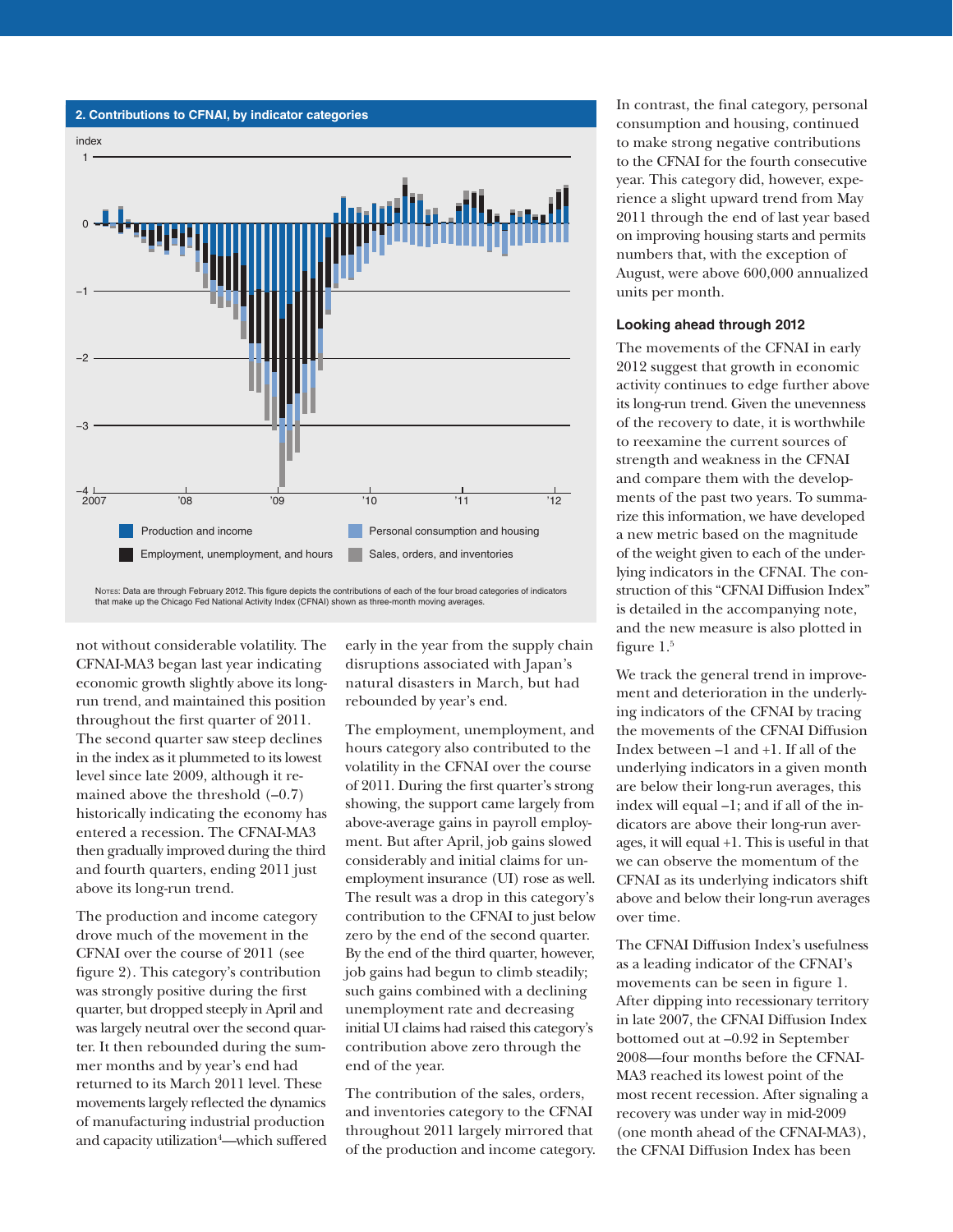

Notes: Data are through March 23, 2012. This figure displays the recent history of the Chicago Fed's National Financial Conditions Index (NFCI) and adjusted NFCI (ANFCI). Values of the NFCI above zero indicate financial conditions that are tighter than average, while values below zero indicate financial conditions that are looser than average. A zero value for the ANFCI indicates a typical level for financial conditions given the contemporaneous value of the three-month moving average of the Chicago Fed National Activity Index (CFNAI-MA3) and three-month total inflation as measured by U.S. Bureau of Economic Analysis's Personal Consumption Expenditures Price Index. ANFCI values above zero then indicate financial conditions that are tighter than would typically be suggested by contemporaneous economic conditions, and values below zero indicate the opposite.

above zero three times since; two of these occasions corresponded with periods where the CFNAI-MA3 was also above its long-run trend. In each of these two instances, the CFNAI Diffusion Index provided a leading signal of the CFNAI-MA3 rising above zero, reaching this level itself one to two months before the CFNAI-MA3.

An exception occurred in mid to late 2011. Early in 2011, the CFNAI Diffusion Index was markedly positive before dropping very steeply in the second quarter. However, even at its lowest point of the year, it too remained above its recessionary threshold  $(-0.35)$ .<sup>6</sup> The CFNAI-MA3 stayed below zero for nearly the remainder of 2011, but the CFNAI Diffusion Index rebounded, spending all but one month in the second half of the year above zero. In contrast, the most recent rise of the CFNAI-MA3 coincided with a substantial increase in the CFNAI Diffusion Index above zero.

One could view the recent behavior of the CFNAI Diffusion Index as reflecting the temporary nature of the weakness in economic activity in the first half of 2011. As the production-related indicators in the CFNAI rebounded in late

2011, the CFNAI-MA3 caught up to the improvement in the CFNAI Diffusion Index. Interestingly, both the CFNAI-MA3 and the CFNAI Diffusion Index in early 2012 are now at their highest respective levels since May 2010—the high point of the recovery to date according to both measures.

The peak in the CFNAI-MA3 in the spring of 2010 was short-lived, as growth in the second half of the year slowed considerably. Both the CFNAI-MA3 and the CFNAI Diffusion Index swiftly fell

into negative territory during the final six months of 2010. One potential explanation is the possible aftereffects of the unexpected tightening in financial conditions that occurred over the course of 2010. Consider figure 3, which depicts the Chicago Fed's National Financial Conditions Index (NFCI) and adjusted National Financial Conditions Index (ANFCI). These measures of financial activity are constructed similarly to the CFNAI.7 Positive values of the NFCI denote financial conditions that are tighter than on average, and positive values of the ANFCI denote financial conditions that are tighter than would typically be suggested by the CFNAI-MA3.8

Both the NFCI and ANFCI remained negative in 2011; however, as in 2010, they also increased considerably in the second half of the year, indicating a tightening in financial conditions. While considerable improvement in the NFCI in recent months has been observed, the ANFCI in early 2012 moved above zero, reaching its highest point since late 2009, before moving back to near zero in recent weeks. This development is an indication that the improvement in financial conditions did not keep pace with the improvement in economic

activity early in the year. As such, financial conditions may have served as a slight drag on economic activity. Continued improvement in the ANFCI would thus be a good sign for growth in the remainder of 2012.

### **Conclusion**

Recent readings of the CFNAI offer some optimism for economic growth in 2012. Production- and employment-related indicators have rebounded significantly from mid-2011. However, the housing market continues to be a substantial drag on the index; and sales, orders, and inventories indicators have yet to demonstrate sustained strength. That said, recent trends in the CFNAI Diffusion Index are suggestive of economic growth slightly above its long-term trend in 2012, which would mark another year of recovery as well as an improvement from 2011. As part of our continuing efforts to track economic activity, we will be making the CFNAI Diffusion Index available in future CFNAI releases.

1 Additional information on the construction of the CFNAI can be found at www.chicagofed.org/cfnai.

2 A diffusion index measures the degree to which a change in a composite index is

Charles L. Evans, *President*; Daniel G. Sullivan, *Executive Vice President and Director of Research*; Spencer Krane, *Senior Vice President and Economic Advisor*; David Marshall, *Senior Vice President*, *financial markets group*; Daniel Aaronson, *Vice President*, *microeconomic policy research*; Jonas D. M. Fisher, *Vice President*, *macroeconomic policy research*; Richard Heckinger,*Vice President*, *markets team*; Anna L. Paulson, *Vice President*, *finance team*; William A. Testa, *Vice President*, *regional programs*, *and Economics Editor*; Helen O'D. Koshy and Han Y. Choi, *Editors* ; Rita Molloy and Julia Baker, *Production Editors*; Sheila A. Mangler, *Editorial Assistant.* 

*Chicago Fed Letter* is published by the Economic Research Department of the Federal Reserve Bank of Chicago. The views expressed are the authors' and do not necessarily reflect the views of the Federal Reserve Bank of Chicago or the Federal Reserve System.

© 2012 Federal Reserve Bank of Chicago *Chicago Fed Letter* articles may be reproduced in whole or in part, provided the articles are not reproduced or distributed for commercial gain and provided the source is appropriately credited. Prior written permission must be obtained for any other reproduction, distribution, republication, or creation of derivative works of *Chicago Fed Letter* articles. To request permission, please contact Helen Koshy, senior editor, at 312-322-5830 or email Helen.Koshy@chi.frb.org. *Chicago Fed Letter* and other Bank publications are available at www.chicagofed.org.

ISSN 0895-0164